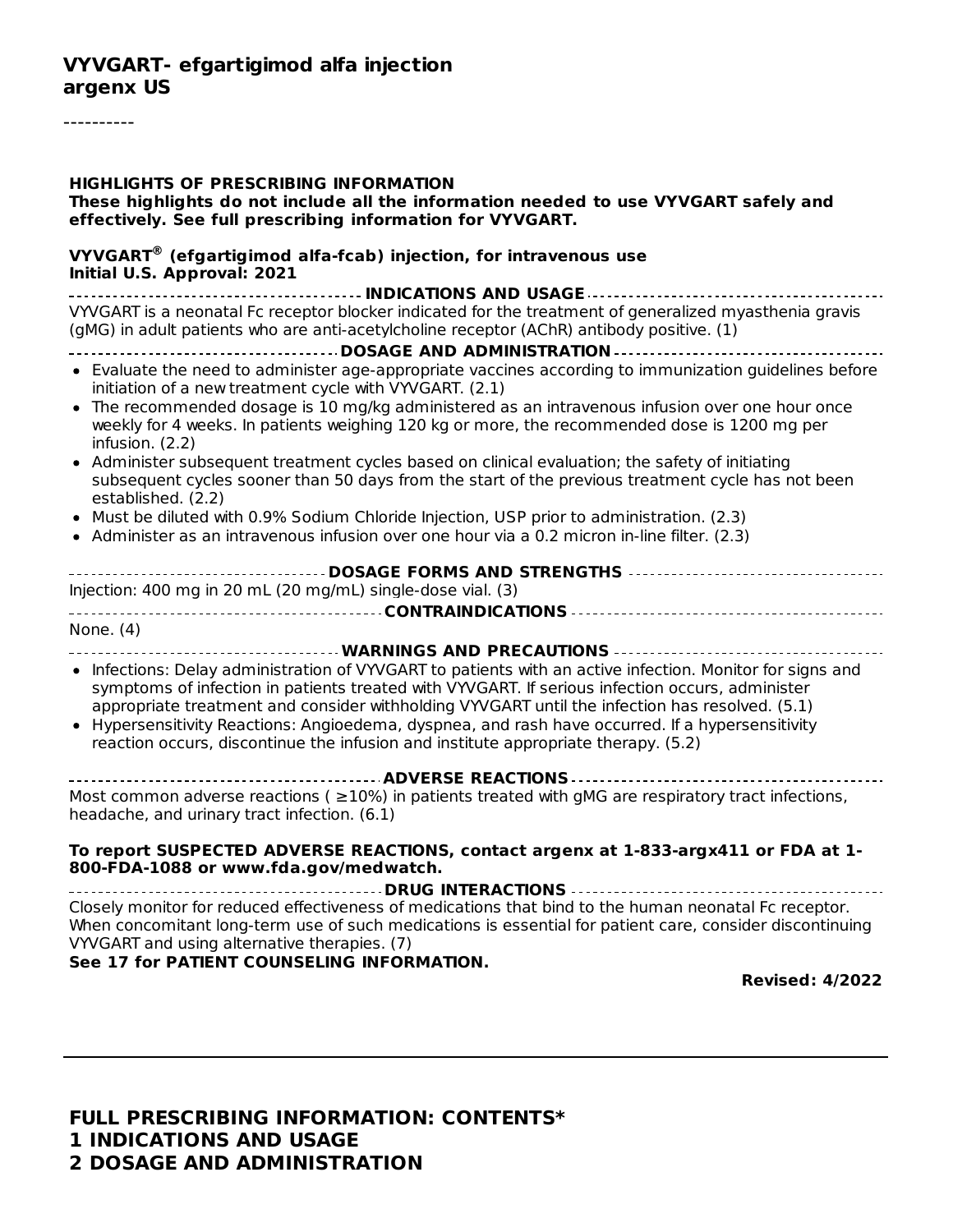- 2.1 Recommended Vaccination
- 2.2 Recommended Dose and Dose Schedules
- 2.3 Preparation and Administration Instructions

### **3 DOSAGE FORMS AND STRENGTHS**

#### **4 CONTRAINDICATIONS**

### **5 WARNINGS AND PRECAUTIONS**

- 5.1 Infections
- 5.2 Hypersensitivity Reactions

### **6 ADVERSE REACTIONS**

- 6.1 Clinical Trials Experience
- 6.2 Immunogenicity

### **7 DRUG INTERACTIONS**

7.1 Effect of VYVGART on Other Drugs

### **8 USE IN SPECIFIC POPULATIONS**

- 8.1 Pregnancy
- 8.2 Lactation
- 8.4 Pediatric Use
- 8.5 Geriatric Use
- 8.6 Renal Impairment

### **11 DESCRIPTION**

# **12 CLINICAL PHARMACOLOGY**

- 12.1 Mechanism of Action
- 12.2 Pharmacodynamics
- 12.3 Pharmacokinetics

### **13 NONCLINICAL TOXICOLOGY**

13.1 Carcinogenesis, Mutagenesis, Impairment of Fertility

### **14 CLINICAL STUDIES**

# **16 HOW SUPPLIED/STORAGE AND HANDLING**

### **17 PATIENT COUNSELING INFORMATION**

\* Sections or subsections omitted from the full prescribing information are not listed.

# **FULL PRESCRIBING INFORMATION**

# **1 INDICATIONS AND USAGE**

VYVGART is indicated for the treatment of generalized myasthenia gravis (gMG) in adult patients who are anti-acetylcholine receptor (AChR) antibody positive.

# **2 DOSAGE AND ADMINISTRATION**

# **2.1 Recommended Vaccination**

Because VYVGART causes transient reduction in IgG levels, immunization with liveattenuated or live vaccines is not recommended during treatment with VYVGART. Evaluate the need to administer age-appropriate immunizations according to immunization guidelines before initiation of a new treatment cycle with VYVGART [see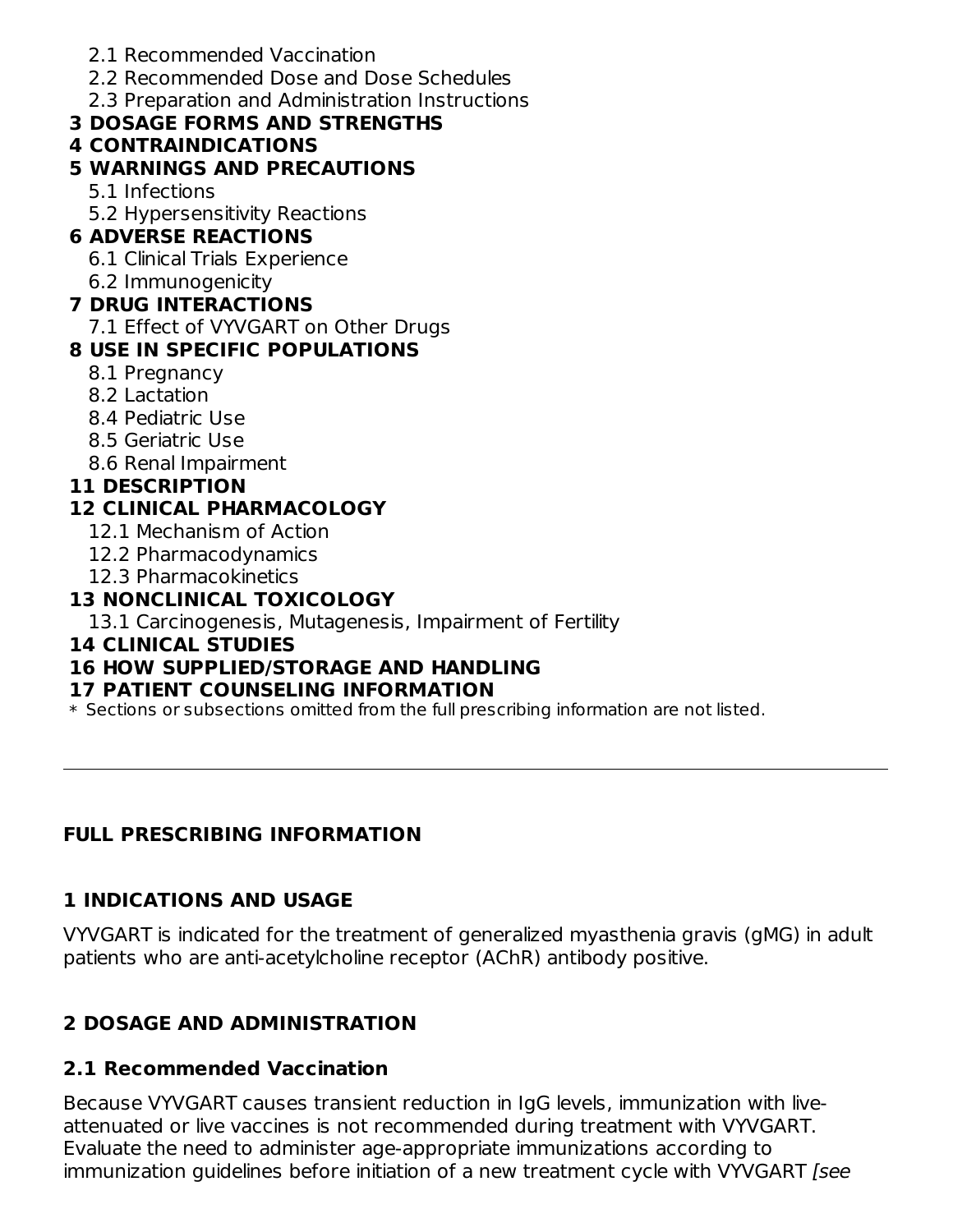Dosage and Administration (2.2) and Warnings and Precautions (5.1)].

### **2.2 Recommended Dose and Dose Schedules**

Dilute VYVGART prior to administration. Administer via intravenous infusion only [see Dosage and Administration (2.3)].

The recommended dosage of VYVGART is 10 mg/kg administered as an intravenous infusion over one hour once weekly for 4 weeks. In patients weighing 120 kg or more, the recommended dose of VYVGART is 1200 mg (3 vials) per infusion.

Administer subsequent treatment cycles based on clinical evaluation. The safety of initiating subsequent cycles sooner than 50 days from the start of the previous treatment cycle has not been established.

If a scheduled infusion is missed, VYVGART may be administered up to 3 days after the scheduled time point. Thereafter, resume the original dosing schedule until the treatment cycle is completed.

### **2.3 Preparation and Administration Instructions**

Prior to administration, VYVGART single-dose vials require dilution in 0.9% Sodium Chloride Injection, USP, to make a total volume to be administered of 125 mL (see Preparation).

Check that the VYVGART solution is clear to slightly opalescent and colorless to slightly yellow. Parenteral drug products should be inspected visually for particulate matter and discoloration prior to administration, whenever solution and container permit. Do not use if opaque particles, discoloration, or other foreign particles are present.

Use aseptic technique when preparing the VYVGART diluted solution for intravenous infusion. Each vial is for single-dose only.

Discard any unused portion.

Preparation

- Calculate the dose (mg), total drug volume (mL) of VYVGART solution required, and the number of vials needed based on the recommended dose according to the patient's body weight *[see Dosage and Administration (2.2)]*. Each vial contains a total of 400 mg of VYVGART at a concentration of 20 mg per mL.
- Gently withdraw the calculated dose of VYVGART from the vial(s) with a sterile syringe and needle. Discard any unused portion of the vials.
- Dilute the withdrawn VYVGART with 0.9% Sodium Chloride Injection, USP to make a total volume of 125 mL for intravenous infusion.
- Gently invert the infusion bag containing the diluted VYVGART without shaking to ensure thorough mixing of the product and the diluent.
- The diluted solution can be administered using polyethylene (PE), polyvinyl chloride (PVC), ethylene vinyl acetate (EVA), or ethylene/polypropylene copolymer bags (polyolefins bags), and with PE, PVC, EVA, or polyurethane/polypropylene infusion lines.

### Storage Conditions of the Diluted Solution

VYVGART does not contain preservatives. Administer immediately after dilution and complete the infusion within 4 hours of dilution.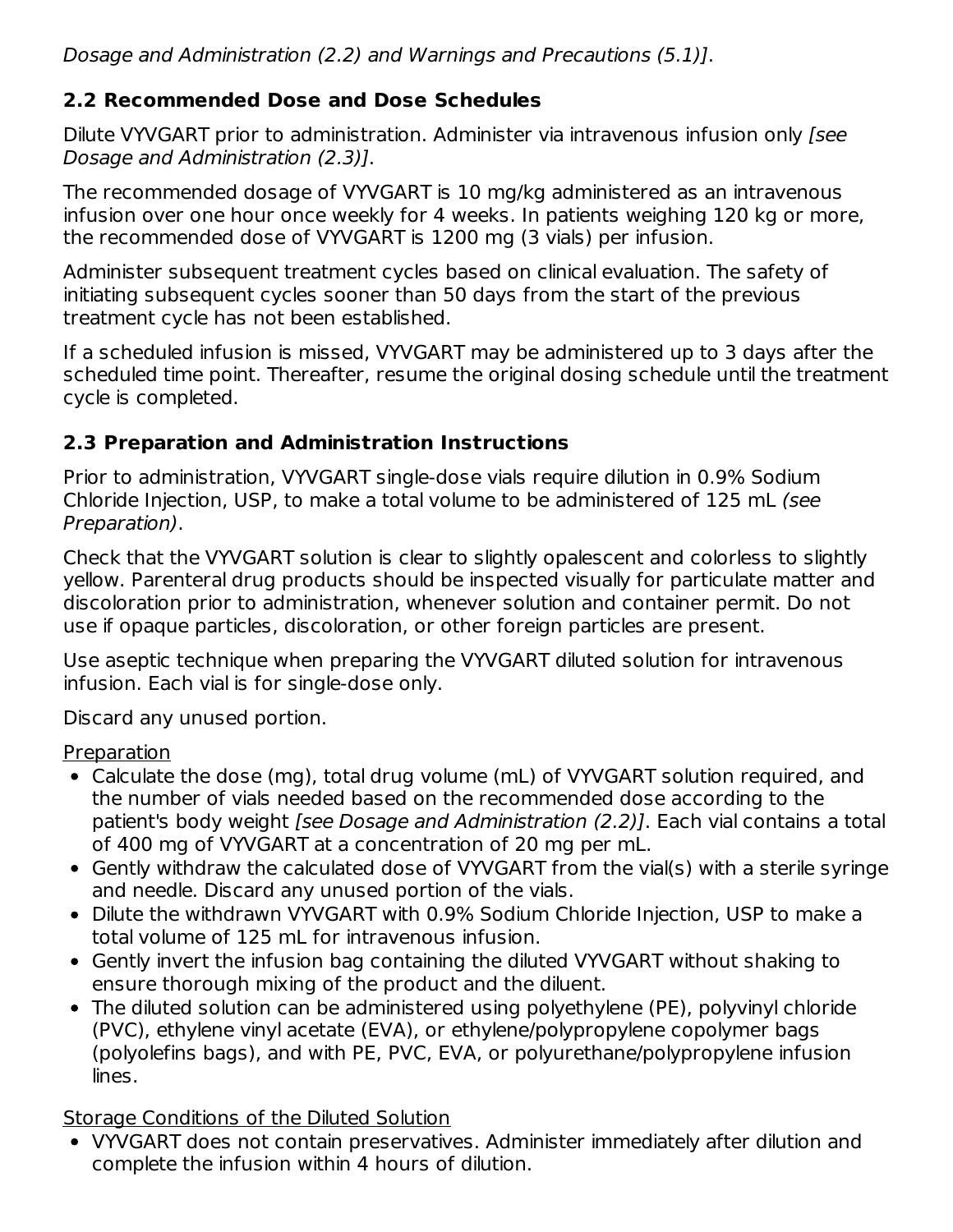If immediate use is not possible, the diluted solution may be stored refrigerated at 2°C to 8°C (36°F to 46°F) for up to 8 hours. Do not freeze. Protect from light. Allow the diluted drug to reach room temperature before administration. Complete the infusion within 4 hours of removal from the refrigerator. Do not heat the diluted drug in any manner other than via ambient air.

#### **Administration**

- VYVGART should be administered via intravenous infusion by a healthcare professional.
- Visually inspect VYVGART diluted solution for particles or discoloration prior to administration. Do not use if it is discolored, or if opaque or foreign particles are seen.
- Infuse the total 125 mL of diluted solution intravenously over one hour via a 0.2 micron in-line filter.
- After administration of VYVGART, flush the entire line with 0.9% Sodium Chloride Injection, USP.
- Monitor patients during administration and for 1 hour thereafter for clinical signs and symptoms of hypersensitivity reactions. If a hypersensitivity reaction occurs during administration, discontinue administration of VYVGART and institute appropriate supportive measures [see Warnings and Precautions (5.2)].
- Other medications should not be injected into infusion side ports or mixed with VYVGART.

### **3 DOSAGE FORMS AND STRENGTHS**

Injection: 400 mg/20 mL (20 mg/mL) as a colorless to slightly yellow, clear to slightly opalescent solution, in a single-dose vial.

### **4 CONTRAINDICATIONS**

None.

### **5 WARNINGS AND PRECAUTIONS**

### **5.1 Infections**

VYVGART may increase the risk of infection. The most common infections observed in Study 1 were urinary tract infection (10% of VYVGART-treated patients compared to 5% of placebo-treated patients) and respiratory tract infections (33% of VYVGART-treated patients compared to 29% of placebo-treated patients) [see Adverse Reactions (6.1) and Clinical Studies (14)]. A higher frequency of patients who received VYVGART compared to placebo were observed to have below normal levels for white blood cell counts (12% versus 5%, respectively), lymphocyte counts (28% versus 19%, respectively), and neutrophil counts (13% versus 6%, respectively). The majority of infections and hematologic abnormalities were mild to moderate in severity. Delay VYVGART administration in patients with an active infection until the infection is resolved. During treatment with VYVGART, monitor for clinical signs and symptoms of infections. If serious infection occurs, administer appropriate treatment and consider withholding VYVGART until the infection has resolved.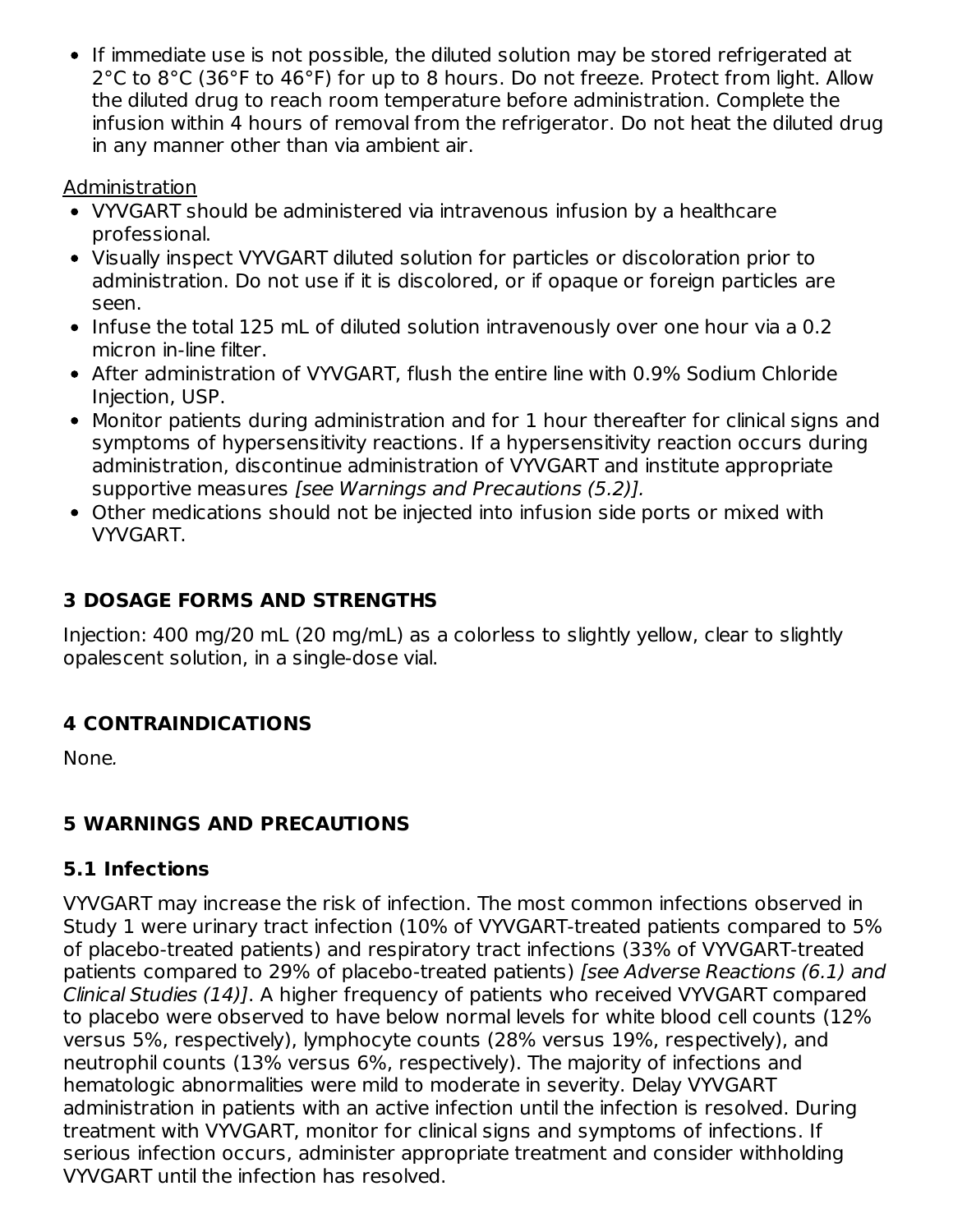#### Immunization

Immunization with vaccines during VYVGART treatment has not been studied. The safety of immunization with live or live-attenuated vaccines and the response to immunization with any vaccine are unknown. Because VYVGART causes a reduction in IgG levels, vaccination with live-attenuated or live vaccines is not recommended during treatment with VYVGART. Evaluate the need to administer age-appropriate vaccines according to immunization guidelines before initiation of a new treatment cycle with VYVGART.

### **5.2 Hypersensitivity Reactions**

Hypersensitivity reactions, including rash, angioedema, and dyspnea were observed in VYVGART-treated patients. In clinical trials, hypersensitivity reactions were mild or moderate, occurred within one hour to three weeks of administration, and did not lead to treatment discontinuation. Monitor patients during administration and for 1 hour thereafter for clinical signs and symptoms of hypersensitivity reactions [see Dosage and Administration (2.3)]. If a hypersensitivity reaction occurs during administration, discontinue VYVGART infusion and institute appropriate supportive measures if needed.

### **6 ADVERSE REACTIONS**

The following clinically significant adverse reactions are described elsewhere in the labeling:

- $\bullet$  Infections [see Warnings and Precautions (5.1)]
- Hypersensitivity Reactions [see Warnings and Precautions (5.2)]

### **6.1 Clinical Trials Experience**

Because clinical trials are conducted under widely varying conditions, adverse reaction rates observed in the clinical trials of a drug cannot be directly compared to rates in the clinical trials of another drug and may not reflect the rates observed in practice.

In clinical studies, the safety of VYVGART has been evaluated in 246 patients who received at least one dose of VYVGART, including 57 patients exposed to at least 7 treatment cycles and 8 patients exposed to at least 10 treatment cycles.

In a placebo-controlled study (Study 1) in patients with gMG, 84 patients received VYVGART 10 mg/kg [see Clinical Studies (14)]. Of these 84 patients, approximately 75% were female, 82% were White, 11% were Asian, and 8% were of Hispanic or Latino ethnicity. The mean age at study entry was 46 years (range 19 to 78).

The minimum time between treatment cycles, specified by study protocol, was 50 days. On average, VYVGART-treated patients received 2 cycles in Study 1. The mean and median times to the second treatment cycle were 94 days and 72 days from the initial infusion of the first treatment cycle, respectively, for VYVGART-treated patients.

Adverse reactions reported in at least 5% of patients treated with VYVGART and more frequently than placebo are summarized in Table 1. The most common adverse reactions (reported in at least 10% of VYVGART-treated patients) were respiratory tract infection, headache, and urinary tract infection.

### **Table 1: Adverse Reactions in ≥ 5% of Patients Treated**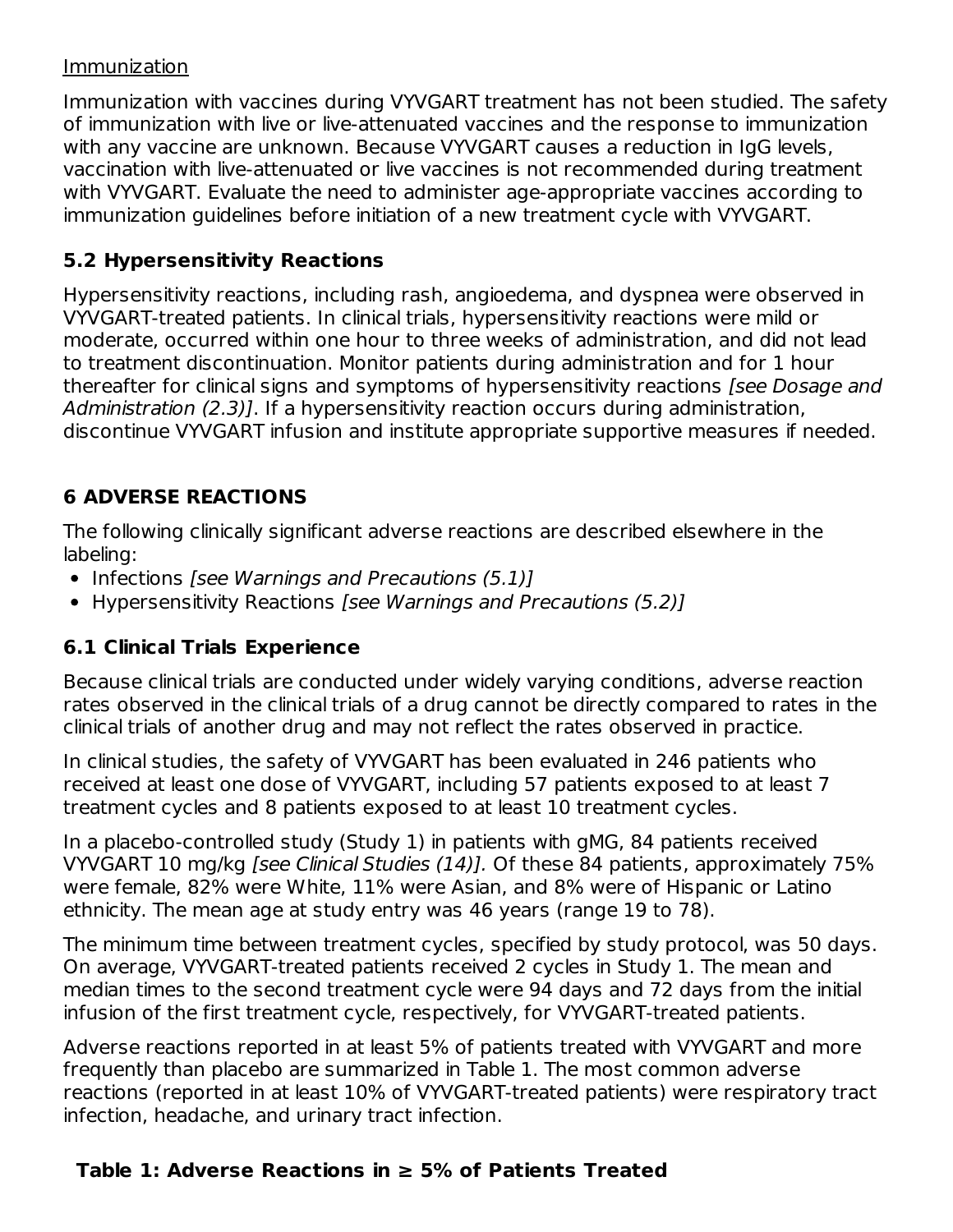#### **with VYVGART and More Frequently than in Placebo-Treated Patients in Study 1 (Safety Population)**

| <b>Adverse reaction</b>     | <b>VYVGART</b><br>$(N=84)$<br>% | <b>Placebo</b><br>$(N=83)$<br>$\frac{0}{0}$ |  |
|-----------------------------|---------------------------------|---------------------------------------------|--|
| Respiratory tract infection | 33                              | 29                                          |  |
| Headache <sup>*</sup>       | 32                              | 29                                          |  |
| Urinary tract infection     | 10                              |                                             |  |
| Paraesthesia <sup>t</sup>   |                                 |                                             |  |
|                             |                                 |                                             |  |

\* Headache includes migraine and procedural headache.

† Paraesthesia includes oral hypoesthesia, hypoesthesia, and hyperesthesia.

### **6.2 Immunogenicity**

As with all therapeutic proteins, there is potential for immunogenicity. The detection of antibody formation is highly dependent on the sensitivity and specificity of the assay. Additionally, the observed incidence of antibody (including neutralizing antibody) positivity in an assay may be influenced by several factors including assay methodology, sample handling, timing of sample collection, concomitant medications, and underlying disease. For these reasons, comparison of the incidence of antibodies to VYVGART in the studies described below with the incidence of antibodies in other studies or to other products may be misleading.

In up to 26 weeks of treatment in Study 1, 20% (17/83) of patients developed antibodies to VYVGART. Seven percent (6/83) of patients developed neutralizing antibodies.

Because few patients tested positive for anti-efgartigimod alfa-fcab antibodies and neutralizing antibodies, the available data are too limited to make definitive conclusions regarding immunogenicity and the effect on pharmacokinetics, safety, or efficacy of VYVGART.

### **7 DRUG INTERACTIONS**

### **7.1 Effect of VYVGART on Other Drugs**

Concomitant use of VYVGART with medications that bind to the human neonatal Fc receptor (FcRn) (e.g., immunoglobulin products, monoclonal antibodies, or antibody derivates containing the human Fc domain of the IgG subclass) may lower systemic exposures and reduce effectiveness of such medications. Closely monitor for reduced effectiveness of medications that bind to the human neonatal Fc receptor. When concomitant long-term use of such medications is essential for patient care, consider discontinuing VYVGART and using alternative therapies.

### **8 USE IN SPECIFIC POPULATIONS**

#### **8.1 Pregnancy**

Risk Summary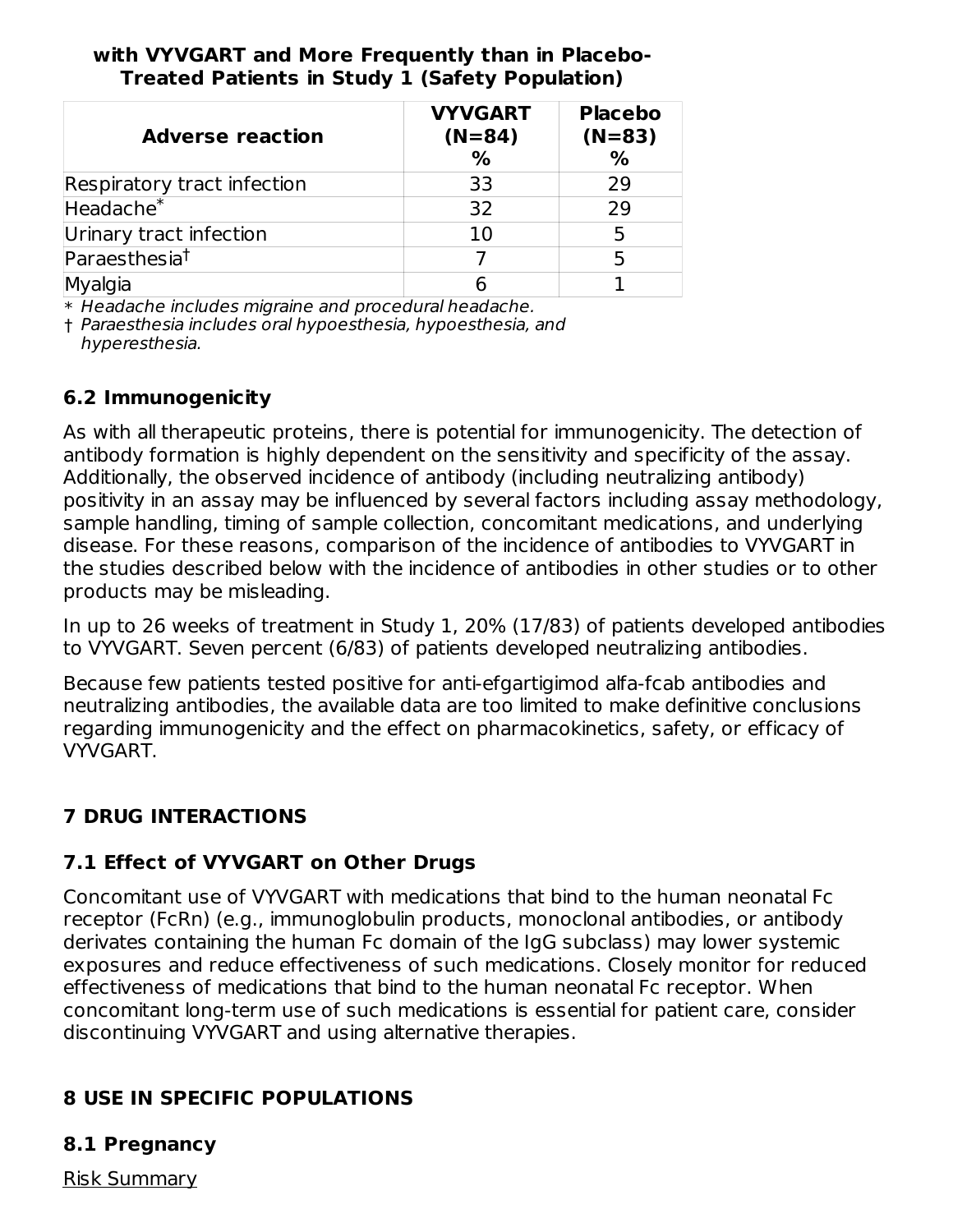There are no available data on the use of VYVGART during pregnancy. There is no evidence of adverse developmental outcomes following the administration of VYVGART at up to 100 mg/kg/day in rats and rabbits (see Data).

The background rate of major birth defects and miscarriage in the indicated population is unknown. In the U.S. general population, the estimated background rate of major birth defects and miscarriage in clinically recognized pregnancies is 2% to 4% and 15% to 20%, respectively.

#### Clinical Considerations

<u>Risk Summary (1980)</u>

### Fetal/Neonatal Adverse Reactions

Monoclonal antibodies are increasingly transported across the placenta as pregnancy progresses, with the largest amount transferred during the third trimester. Therefore, efgartigimod alfa-fcab may be transmitted from the mother to the developing fetus.

As VYVGART is expected to reduce maternal IgG antibody levels, reduction in passive protection to the newborn is anticipated. Risk and benefits should be considered prior to administering live or live-attenuated vaccines to infants exposed to VYVGART in utero [see Warnings and Precautions (5.1)].

Data

#### Animal Data

Intravenous administration of efgartigimod alfa-fcab (0, 30, or 100 mg/kg/day) to pregnant rats and rabbits throughout organogenesis resulted in no adverse effects on embryofetal development in either species. The doses tested are 3 and 10 times the recommended human dose (RHD) of 10 mg/kg, on a body weight (mg/kg) basis.

Intravenous administration of efgartigimod alfa-fcab (0, 30, or 100 mg/kg/day) to rats throughout gestation and lactation resulted in no adverse effects on pre- or postnatal development. The doses tested are 3 and 10 times the recommended human dose (RHD) of 10 mg/kg, on a body weight (mg/kg) basis.

### **8.2 Lactation**

### Risk Summary

There is no information regarding the presence of efgartigimod alfa-fcab in human milk, the effects on the breastfed infant, or the effects on milk production. Maternal IgG is known to be present in human milk.

The developmental and health benefits of breastfeeding should be considered along with the mother's clinical need for VYVGART and any potential adverse effects on the breastfed infant from VYVGART or from the underlying maternal condition.

### **8.4 Pediatric Use**

Safety and effectiveness in pediatric patients have not been established.

### **8.5 Geriatric Use**

Clinical studies of VYVGART did not include sufficient numbers of patients aged 65 and older to determine whether they respond differently from younger adult patients.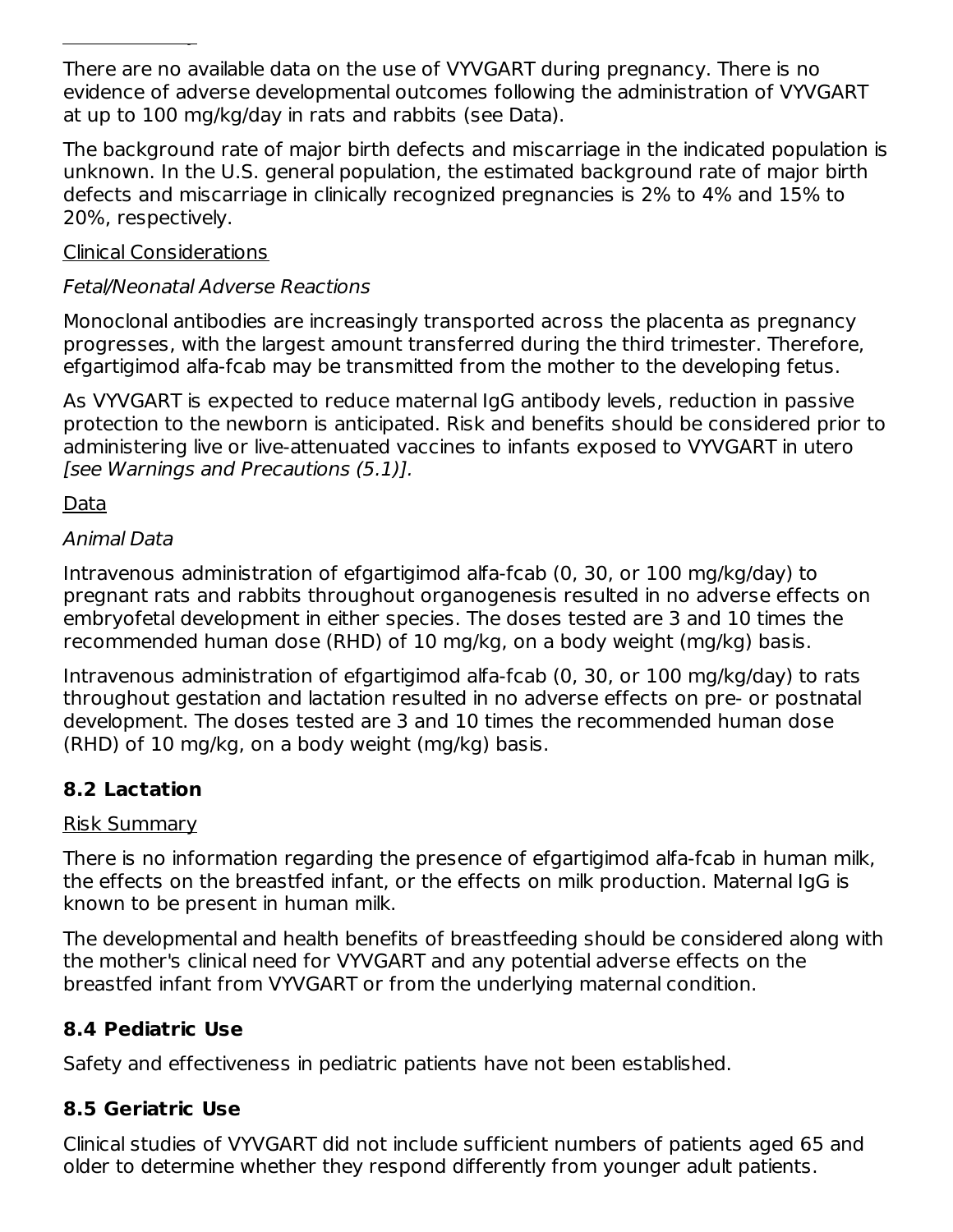### **8.6 Renal Impairment**

No dose adjustment of VYVGART is needed for patients with mild renal impairment. There are insufficient data to evaluate the impact of moderate renal impairment (eGFR 30-59 mL/min/1.73 m<sup>2</sup>) and severe renal impairment (eGFR <30 mL/min/1.73 m<sup>2</sup>) on pharmacokinetic parameters of efgartigimod alfa-fcab [see Clinical Pharmacology (12.3)].

### **11 DESCRIPTION**

Efgartigimod alfa-fcab is a human immunoglobulin G1 (IgG1)-derived Fc fragment (fragment, crystallized) of the za allotype. The efgartigimod alfa-fcab Fc fragment is a homodimer consisting of two identical peptide chains each consisting of 227 amino acids linked together by two interchain disulfide bonds with affinity for FcRn.The molecular weight of efgartigimod alfa-fcab is approximately 54 kDa.

VYVGART (efgartigimod alfa-fcab) injection is a sterile, preservative free, clear to slightly opalescent, colorless to slightly yellow solution supplied in a single-dose vial for infusion after dilution.

Each 20 mL single-dose vial contains 400 mg of efgartigimod alfa-fcab at a concentration of 20 mg/mL. In addition, each mL of solution contains L-arginine hydrochloride (31.6 mg), polysorbate 80 (0.2 mg), sodium chloride (5.8 mg), sodium phosphate dibasic anhydrous (2.4 mg), sodium phosphate monobasic monohydrate (1.1 mg) and water for injection, USP, at a pH of 6.7.

### **12 CLINICAL PHARMACOLOGY**

### **12.1 Mechanism of Action**

Efgartigimod alfa-fcab is a human IgG1 antibody fragment that binds to the neonatal Fc receptor (FcRn), resulting in the reduction of circulating IgG.

### **12.2 Pharmacodynamics**

In Study 1 [see Clinical Studies (14)], the pharmacological effect of efgartigimod alfa-fcab was assessed by measuring the decrease in serum IgG levels and AChR autoantibody levels. In patients testing positive for AChR antibodies and who were treated with VYVGART, there was a reduction in total IgG levels relative to baseline. Decrease in AChR autoantibody levels followed a similar pattern.

### **12.3 Pharmacokinetics**

Efgartigimod alfa-fcab exhibits linear pharmacokinetics, and following single doses of efgartigimod alfa-fcab, exposures increase proportionally up to 50 mg/kg (5 times the recommended dosage).

Distribution

The volume of distribution is 15 to 20L.

#### Metabolism and Elimination

Efgartigimod alfa-fcab is expected to be degraded by proteolytic enzymes into small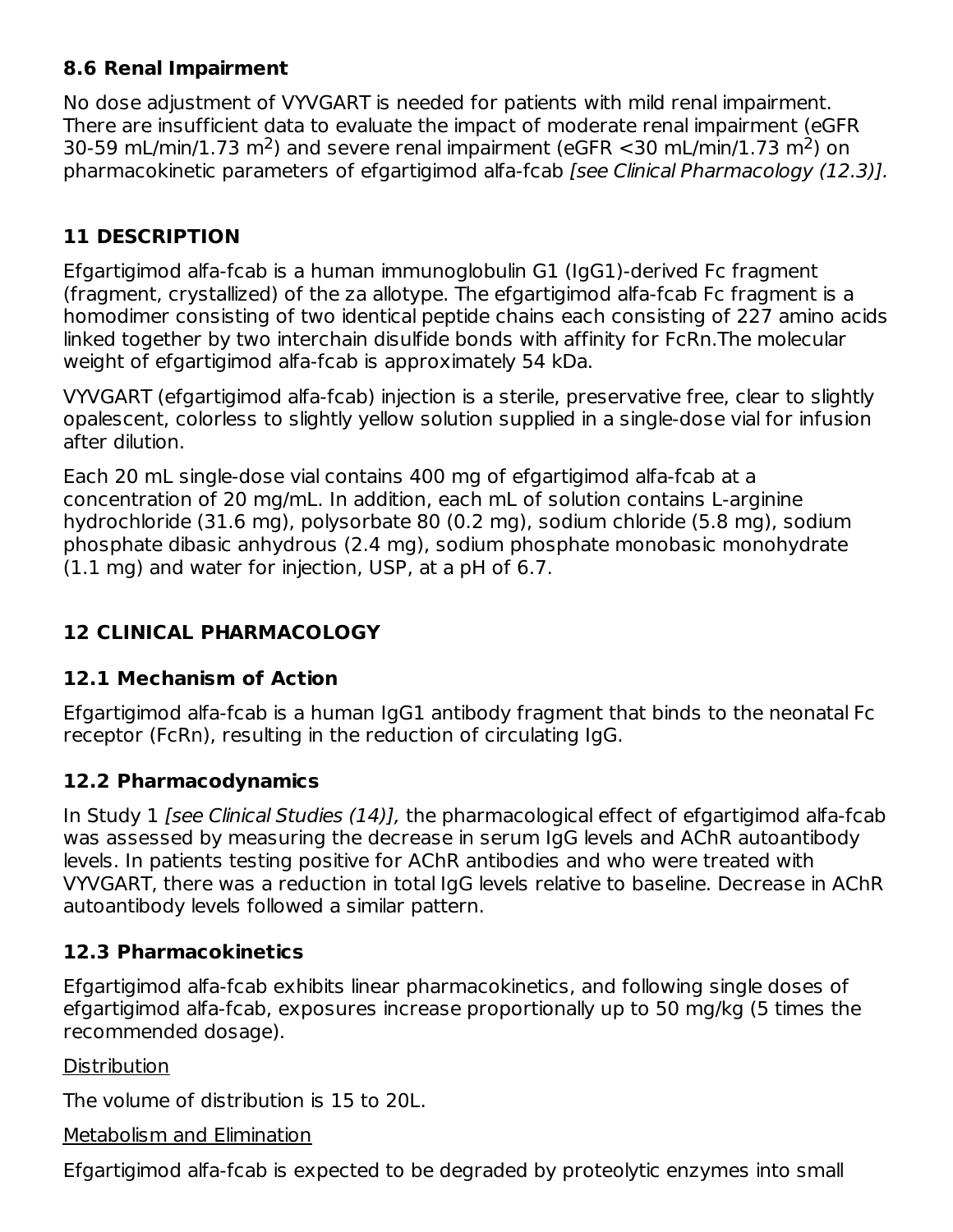peptides and amino acids.

The terminal half-life is 80 to 120 hours (3 to 5 days).

After a single intravenous dose of 10 mg/kg efgartigimod alfa-fcab in healthy subjects, less than 0.1% of the administered dose was recovered in urine.

#### Specific Populations

#### Age, Sex, and Race

A population pharmacokinetics analysis assessing the effects of age, sex, and race did not suggest any clinically significant impact of these covariates on efgartigimod alfa-fcab exposures.

#### Patients with Renal Impairment

No dedicated pharmacokinetic study has been performed in patients with renal impairment.

A population PK analysis of data from the VYVGART clinical studies indicated that patients with mild renal impairment (eGFR 60-89 mL/min/1.72m²) had 22% increase in exposure relative to the exposure in patients with normal renal function [see Use in Specific Populations (8.6)].

#### Patients with Hepatic Impairment

No dedicated pharmacokinetic study has been performed in patients with hepatic impairment. Hepatic impairment is not expected to affect the pharmacokinetics of efgartigimod alfa-fcab.

#### Drug Interaction Studies

Clinical drug interactions studies have not been performed with efgartigimod alfa-fcab.

### P450 Enzymes

Efgartigimod alfa-fcab is not metabolized by cytochrome P450 enzymes; therefore, interactions with concomitant medications that are substrates, inducers, or inhibitors of cytochrome P450 enzymes are unlikely.

#### Drug Interactions with Other Drugs or Biological Products

Efgartigimod alfa-fcab may decrease concentrations of compounds that bind to the human FcRn [see Drug Interactions (7.1)].

# **13 NONCLINICAL TOXICOLOGY**

### **13.1 Carcinogenesis, Mutagenesis, Impairment of Fertility**

#### Carcinogenesis and Mutagenesis

No studies have been conducted to assess the carcinogenic potential of efgartigimod alfa-fcab.

No studies have been conducted to assess the genotoxic potential of efgartigimod alfafcab.

Impairment of Fertility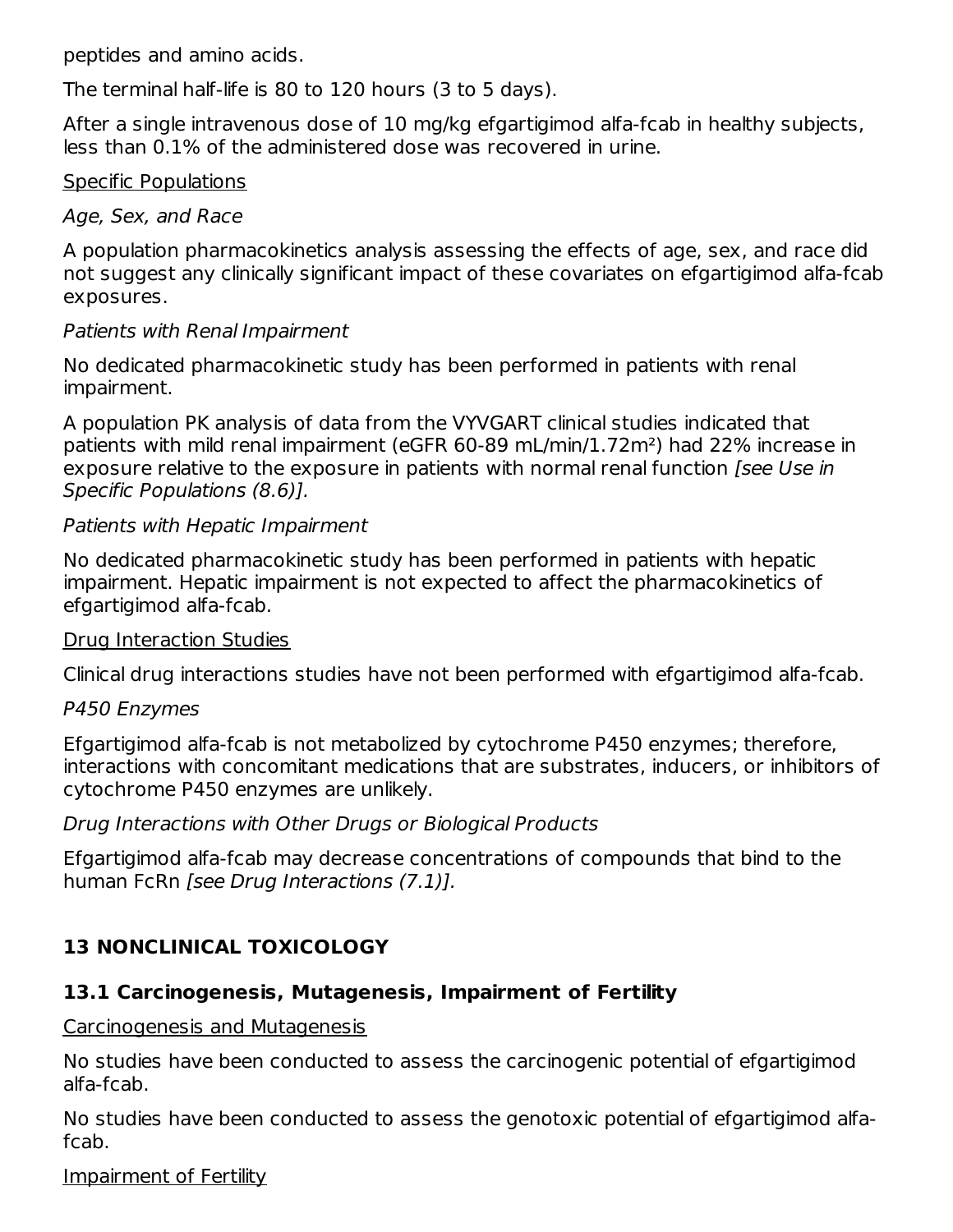Intravenous administration of efgartigimod alfa-fcab (0, 30, or 100 mg/kg/day) to male and female rats prior to and during mating and continuing in females through gestation day 7 resulted in no adverse effects on fertility. The doses tested are 3 and 10 times the recommended human dose (RHD) of 10 mg/kg, on a body weight (mg/kg) basis.

### **14 CLINICAL STUDIES**

The efficacy of VYVGART for the treatment of generalized myasthenia gravis (gMG) in adults who are AChR antibody positive was established in a 26-week, multicenter, randomized, double-blind, placebo-controlled trial (Study 1; NCT03669588).

Study 1 enrolled patients who met the following criteria at screening:

- Myasthenia Gravis Foundation of America (MGFA) clinical classification class II to IV
- MG-Activities of Daily Living (MG-ADL) total score of  $\geq 5$
- On stable dose of MG therapy prior to screening, that included acetylcholinesterase (AChE) inhibitors, steroids, or non-steroidal immunosuppressive therapies (NSISTs), either in combination or alone
- IgG levels of at least 6 g/L

A total of 167 patients were enrolled in Study 1 and were randomized to receive either VYVGART 10 mg/kg (1200 mg for those weighing 120 kg or more) (n=84) or placebo (n=83). Baseline characteristics were similar between treatment groups. Patients had a median age of 46 years at screening (range: 19 to 81 years) and a median time since diagnosis of 9 years. Seventy-one percent were female, and 84% were White. Median MG-ADL total score was 9, and median Quantitative Myasthenia Gravis (QMG) total score was 16. The majority of patients (n=65 for VYVGART; n=64 for placebo) were positive for AChR antibodies.

At baseline, over 80% of patients in each group received AChE inhibitors, over 70% in each treatment group received steroids, and approximately 60% in each treatment group received NSISTs, at stable doses.

Patients were treated with VYVGART at the recommended dosage regimen [see Dosage and Administration (2.2)].

The efficacy of VYVGART was measured using the Myasthenia Gravis-Specific Activities of Daily Living scale (MG-ADL) which assesses the impact of gMG on daily functions of 8 signs or symptoms that are typically affected in gMG. Each item is assessed on a 4-point scale where a score of 0 represents normal function and a score of 3 represents loss of ability to perform that function. A total score ranges from 0 to 24, with the higher scores indicating more impairment. In this study, an MG-ADL responder was defined as a patient with a 2-point or greater reduction in the total MG-ADL score compared to the treatment cycle baseline for at least 4 consecutive weeks, with the first reduction occurring no later than 1 week after the last infusion of the cycle.

The primary efficacy endpoint was the comparison of the percentage of MG-ADL responders during the first treatment cycle between treatment groups in the AChR-Ab positive population. A statistically significant difference favoring VYVGART was observed in the MG-ADL responder rate during the first treatment cycle [67.7% in the VYVGARTtreated group vs 29.7% in the placebo-treated group (p <0.0001)].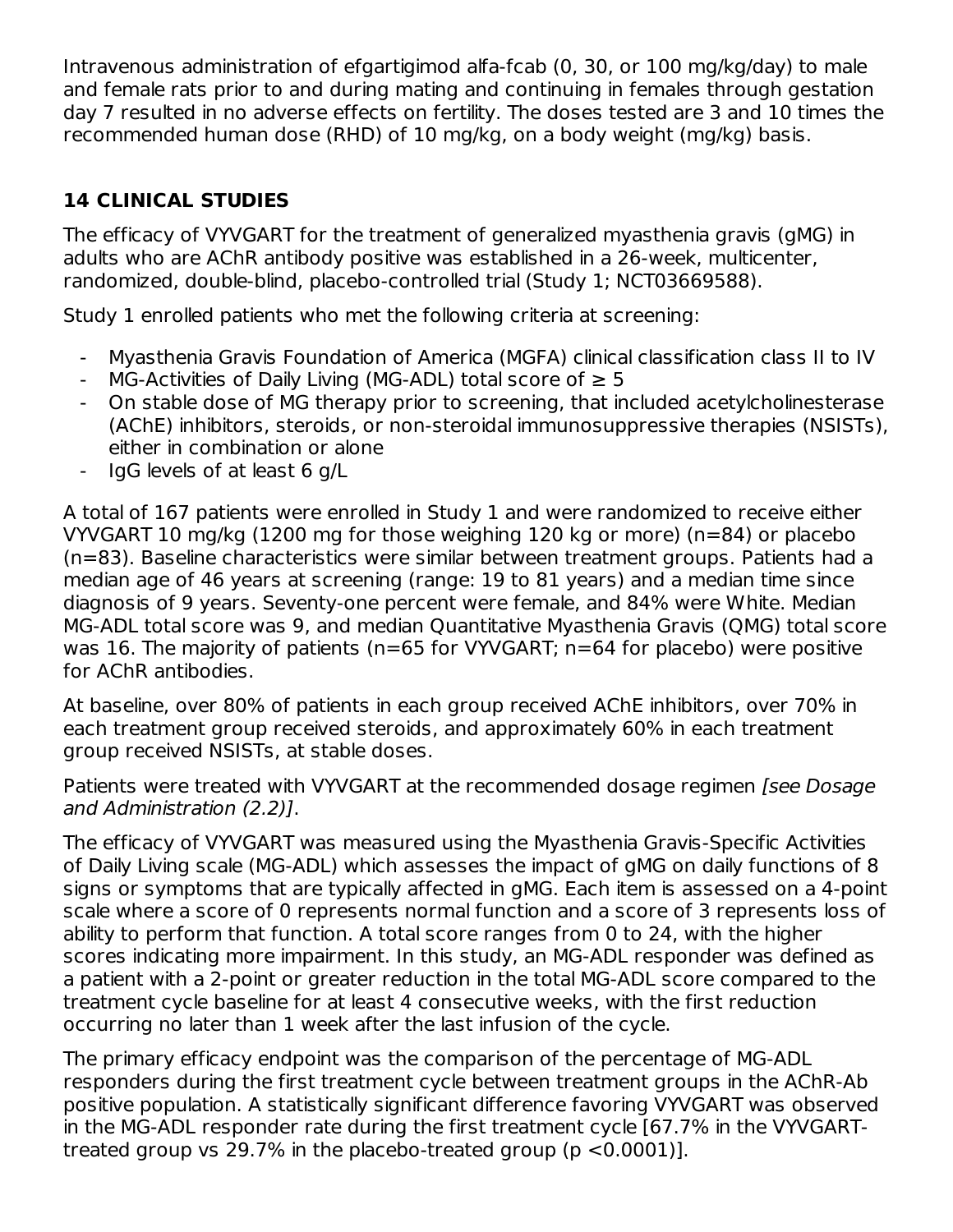The efficacy of VYVGART was also measured using the Quantitative Myasthenia Gravis (QMG) total score which is a 13-item categorical grading system that assesses muscle weakness. Each item is assessed on a 4-point scale where a score of 0 represents no weakness and a score of 3 represents severe weakness. A total possible score ranges from 0 to 39, where higher scores indicate more severe impairment. In this study, a QMG responder was defined as a patient who had a 3-point or greater reduction in the total QMG score compared to the treatment cycle baseline for at least 4 consecutive weeks, with the first reduction occurring no later than 1 week after last infusion of the cycle.

The secondary endpoint was the comparison of the percentage of QMG responders during the first treatment cycle between both treatment groups in the AChR-Ab positive patients. A statistically significant difference favoring VYVGART was observed in the QMG responder rate during the first treatment cycle [63.1% in the VYVGART-treated group vs 14.1% in the placebo-treated group (p <0.0001)].

The results are presented in Table 2.

|                          | <b>VYVGART</b><br>$n=65$<br>% | <b>Placebo</b><br>$n = 64$<br>$\%$ | <b>P-value</b> | <b>Odds Ratio</b><br>(95% CI) |
|--------------------------|-------------------------------|------------------------------------|----------------|-------------------------------|
| MG-ADL<br>Responders     | 67.7                          | 29.7                               | < 0.0001       | 4.951 (2.213,<br>11.528)      |
| QMG<br><b>Responders</b> | 63.1                          | 14.1                               | < 0.0001       | 10.842<br>(4.179,<br>31.200)  |

#### **Table 2: MG-ADL and QMG Responders During Cycle 1 in AChR-Ab Positive Patients (mITT Analysis Set)**

MG-ADL=Myasthenia Gravis Activities of Daily Living; QMG =Quantitative Myasthenia Gravis; mITT=modified intent-to-treat;  $n=$ number of patients for whom the observation was reported;  $Cl =$ confidence interval; Logistic regression stratified for AChR-Ab status (if applicable),

Japanese/Non-Japanese and standard of care, with baseline MG-ADL

as covariate / QMG as covariates

Two-sided exact p-value

Figure 1 shows the mean change from baseline on the MG-ADL during cycle 1.

#### **Figure 1: Mean Change in Total MG-ADL From Cycle 1 Baseline Over Time in AChR-Ab Positive Patients (mITT Analysis Set)**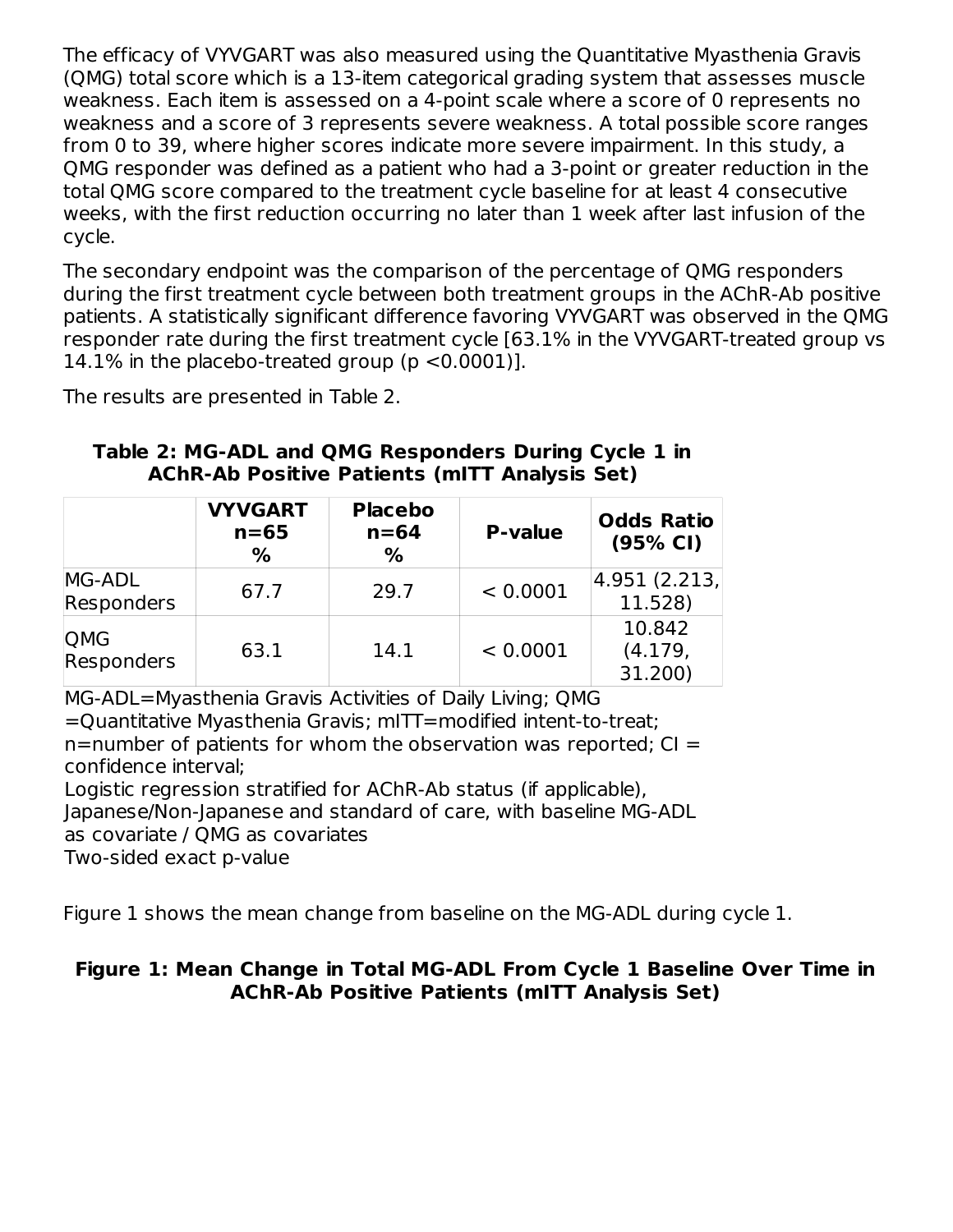

Figure 2 shows the distribution of response on the MG-ADL and QMG during cycle 1, four weeks after the first infusion with VYVGART.

#### **Figure 2: Percentage of Patients with MG-ADL and QMG Total Score Change 4 Weeks Post Initial Infusion of the First Cycle in AChR-Ab Positive Population**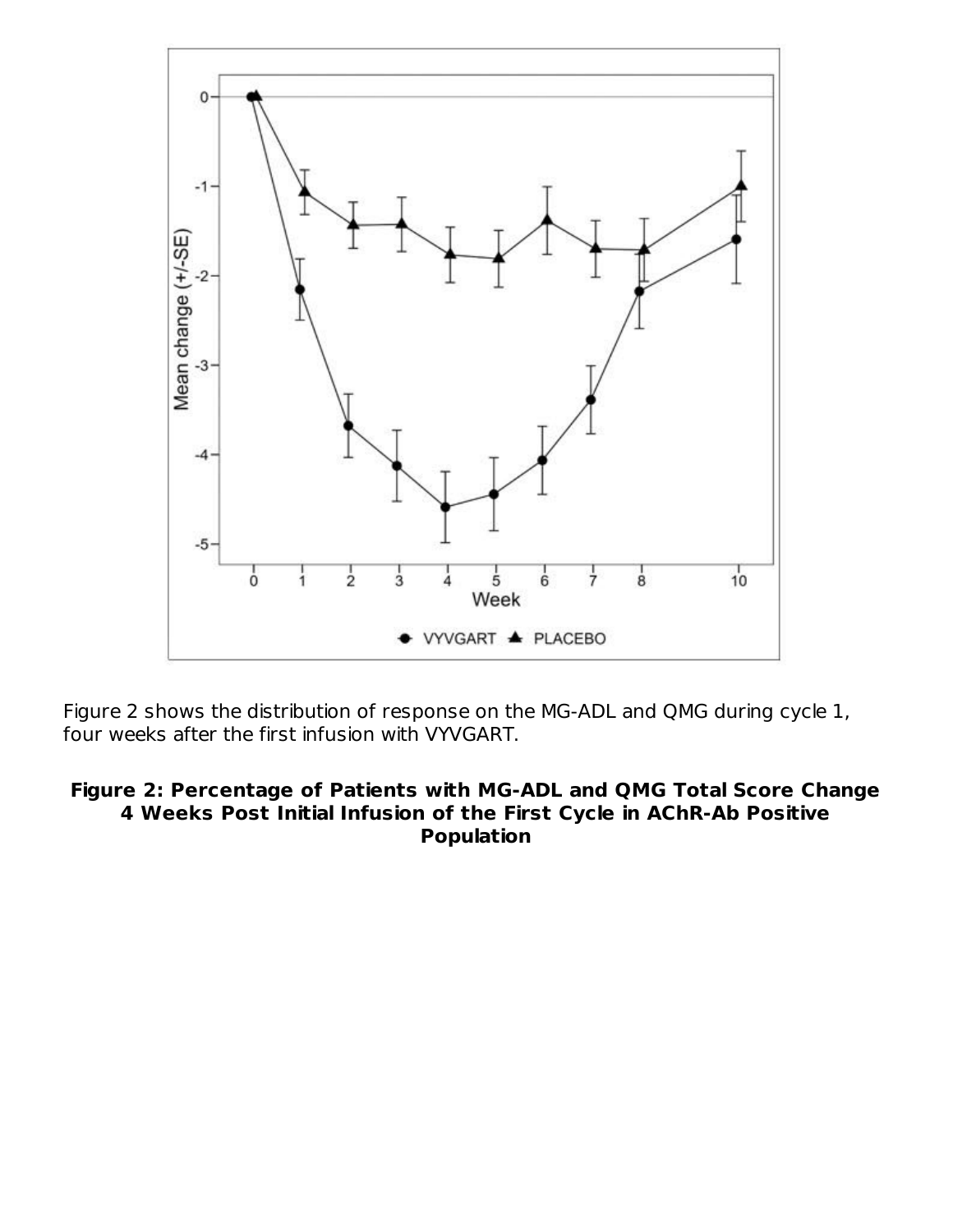

### **16 HOW SUPPLIED/STORAGE AND HANDLING**

VYVGART (efgartigimod alfa-fcab) injection is a preservative free, sterile, colorless to slightly yellow, clear to slightly opalescent solution supplied as 400 mg/20 mL (20 mg/mL) in one single-dose vial per carton (NDC 73475-3041-5).

Store VYVGART vials refrigerated at 2°C to 8°C (36°F to 46°F) in the original carton to protect from light until time of use. Do not freeze. Do not shake.

Refer to Dosage and Administration (2.3) for information on stability and storage of the diluted solutions of VYVGART.

### **17 PATIENT COUNSELING INFORMATION**

#### Infections

Instruct patients to communicate any history of infections to the healthcare provider and to contact their healthcare provider if they develop any symptoms of an infection. Advise patients to complete age-appropriate vaccines according to immunization guidelines prior to initiation of a new treatment cycle with VYVGART. Administration of live or live-attenuated vaccines is not recommended during treatment with VYVGART [see Warnings and Precautions (5.1)].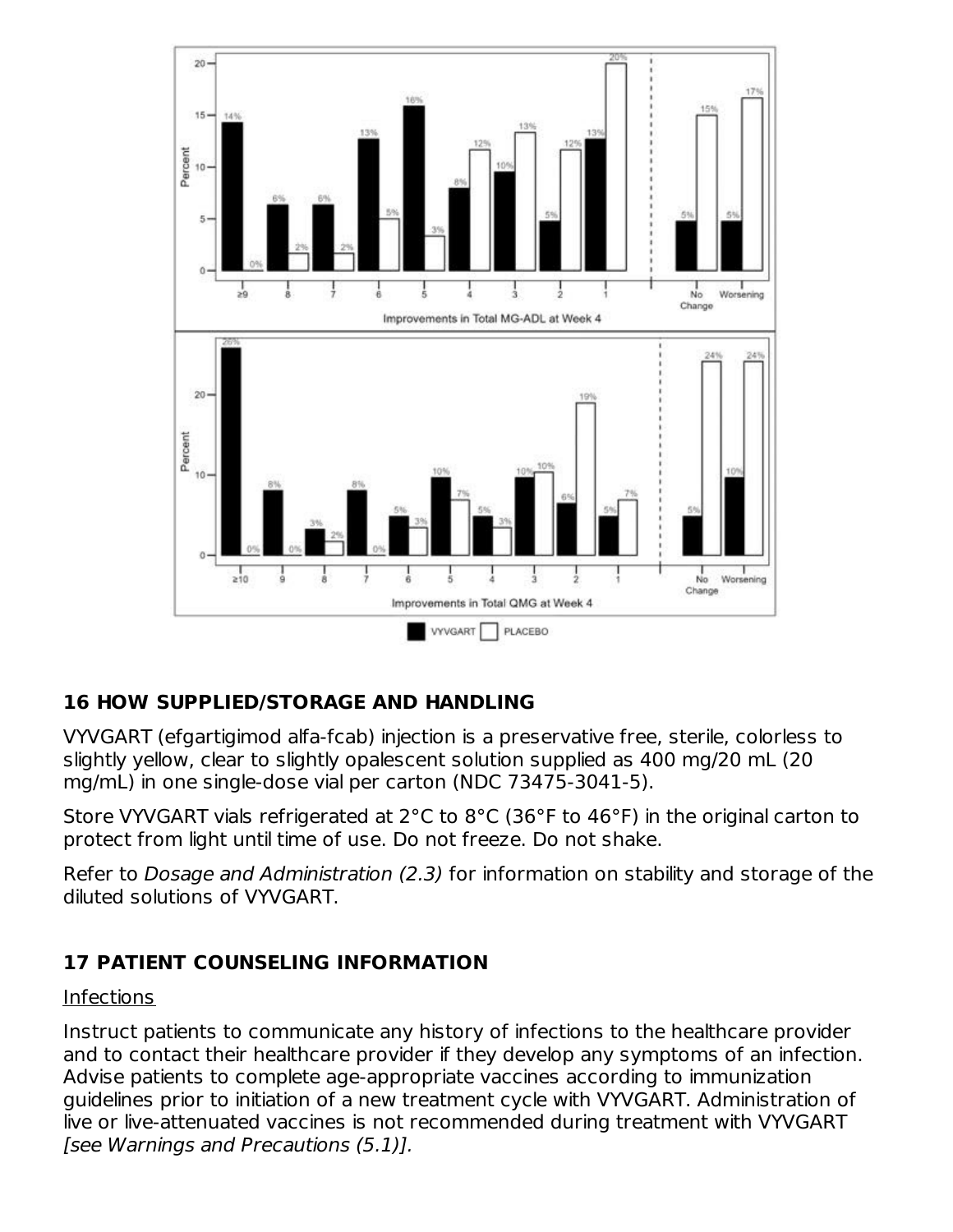#### Hypersensitivity Reactions

Inform patients about the signs and symptoms of hypersensitivity reactions. Advise patients to contact their healthcare provider immediately for signs or symptoms of hypersensitivity reactions [see Warnings and Precautions (5.2)].

Manufactured by:

argenx BV Industriepark 7 9052 Zwijnaarde, Belgium

Distributed by:

argenx US, Inc. 33 Arch Street Boston, MA 02110

License Number 2217

VYVGART is a registered trademark of argenx BV. © 2022 argenx BV

#### **PRINCIPAL DISPLAY PANEL - 20 mL Vial Carton**

NDC 73475-3041-5

VYVGART ®(efgartigimod alfa-fcab)

INJECTION

400 mg/20 mL (20 mg/mL)

For intravenous use only Must dilute before use 20 mL single-dose vial Discard unused portion

Rx only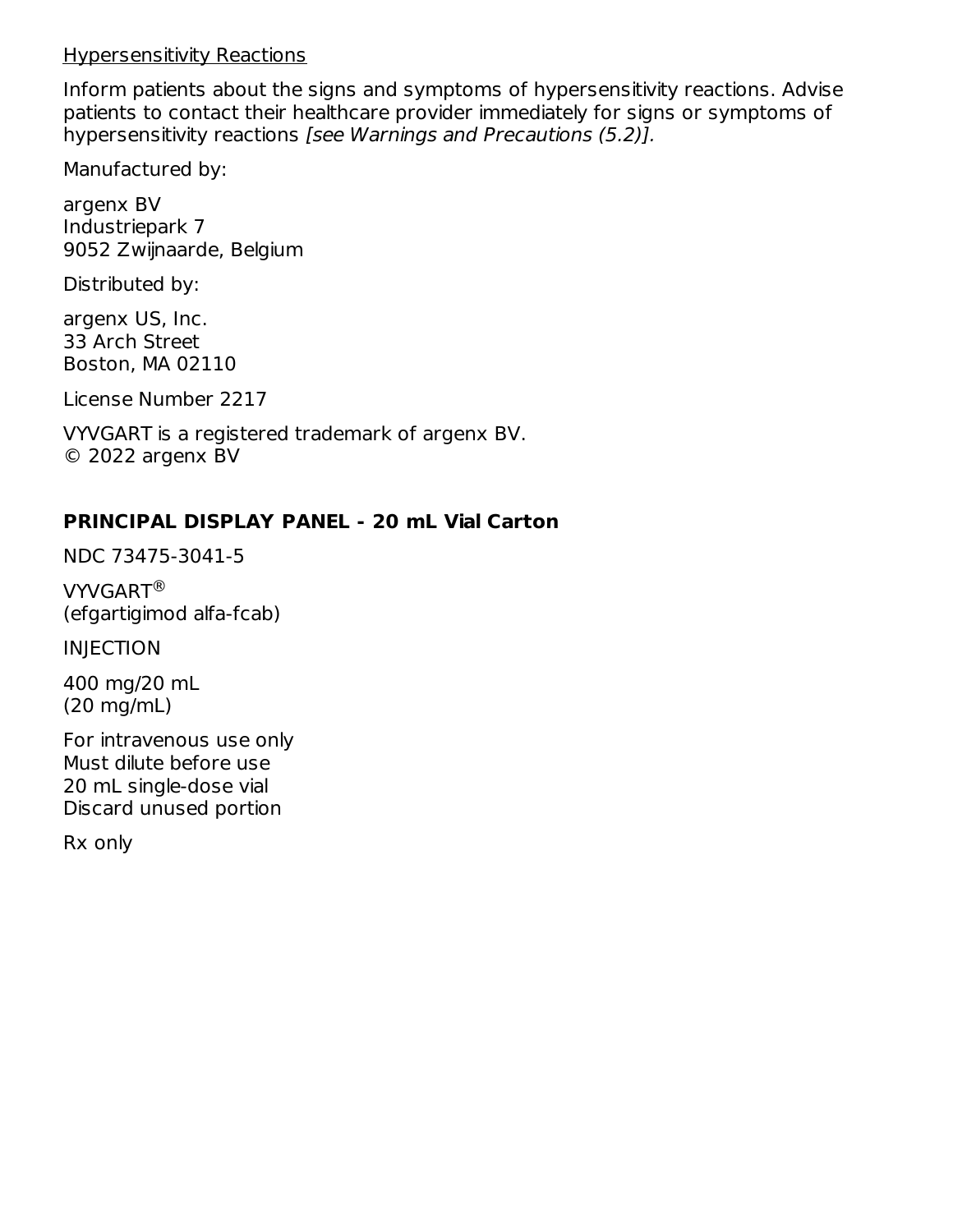

#### **Active Ingredient/Active Moiety**

**Ingredient Name**

**Basis** of